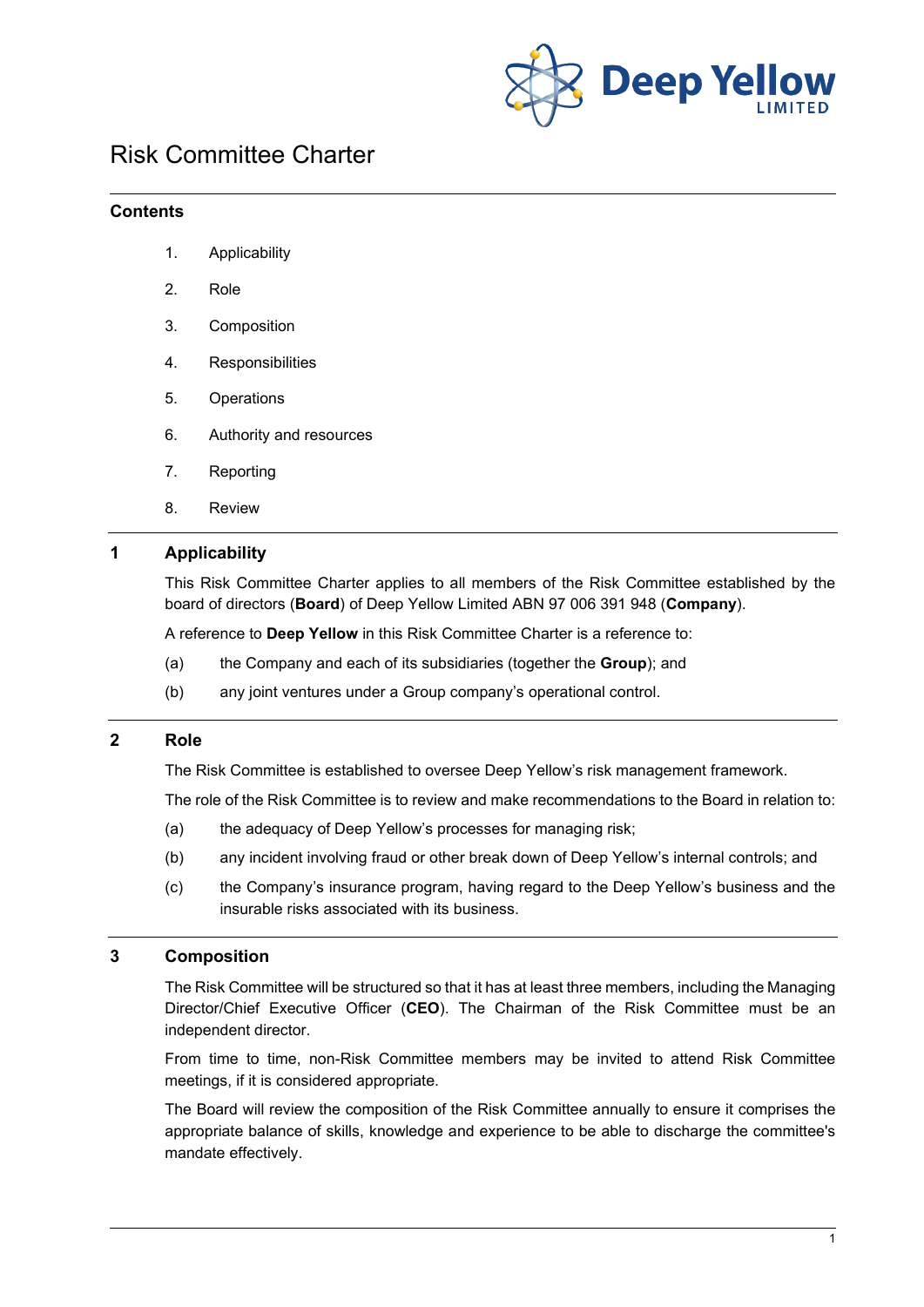## **4 Responsibilities**

The Risk Committee has the following responsibilities:

#### **4.1 Risk management**

- (a) Consider the impact of Deep Yellow's culture on risk management.
- (b) Monitor changes in the economic and business environment, including consideration of emerging trends and other factors related to the entity's risk profile.
- (c) Review the effectiveness of processes for identifying Deep Yellow's risks and the appropriateness of the risk management procedures to maintain activities within the Board's risk appetite.
- (d) Consider the adequacy and effectiveness of Deep Yellow's risk management framework by reviewing reports from management and external audit, and by monitoring management responses and actions to correct any noted deficiencies.
- (e) Formulate an action plan to address areas of perceived risk and monitor implementation programs.
- (f) Review and make recommendations on the strategic direction, objectives and effectiveness of Deep Yellow's risk management policies.
- (g) Consider internal controls, including the Company's policies and procedures to assess, monitor and manage risks.
- (h) Review any material incident involving fraud or a breakdown of the Company's risk controls and the "lessons learned".
- (i) Review disclosures in the annual corporate governance statement in relation to the recognition and management of business risks.

#### **4.2 Internal communications and reporting**

- (a) Report to the Board in accordance with this Risk Committee Charter.
- (b) Make sure that the Board is fully aware of matters which may significantly impact the financial affairs or condition of the business.

# **4.3 Other**

- (a) Verify the composition of the Risk Committee is in accordance with the Risk Committee Charter.
- (b) Review and recommend updates to the Risk Committee Charter to the Board.
- (c) Perform such other functions related to this Charter as requested by the Board.

# **5 Operations**

The Risk Committee meets at least twice per year and otherwise as required. Minutes of all meetings of the Risk Committee are kept. The minutes are tabled at each subsequent meeting of the Board. Risk Committee meetings will be governed by the same rules set out in the Company's Constitution as they apply to meetings of the Board

#### **6 Authority and resources**

The Risk Committee is authorised to:

(a) seek any information it requires to perform its duties, from any employee of Deep Yellow;